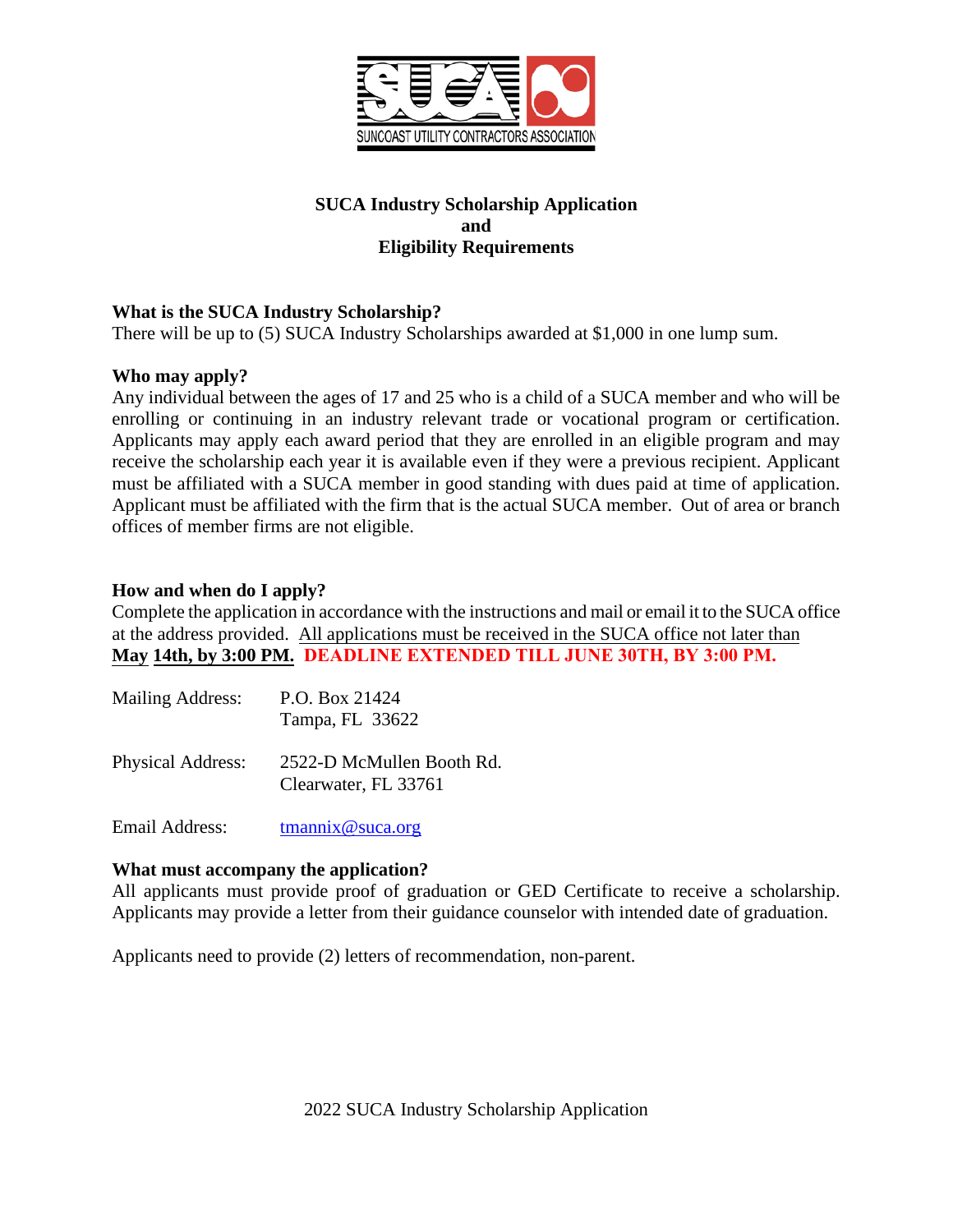

#### **How will the application be judged?**

The scholarship recipients will be selected by the Scholarship Committee based on the general worthiness of the application. The SUCA Scholarship Committee will consider (1) career goals, (2) past employment and thoroughness of the completed application.

If selected as a finalist by the committee, there will be a pre-selection in-person interview on either **May 19<sup>th</sup> or 20<sup>th</sup>.** (Date selected by Committee). If selected as one of the scholarship recipients, you **MUST** attend the Scholarship Award Ceremony to receive your award. The Award Ceremony date and time will be published after the winners are chosen.

## **Scholarship Application and Eligibility Requirements**

#### **How will the confidentiality of the application be protected?**

When the application has been received by SUCA each application is given a number and an acknowledgment is sent to the applicant. The application is handled only by the staff of the association. Once this has been done, the first page of the application will be placed in a sealed envelope marked only with the application number. Staff then reviews the application in detail and removes any and all words or references that provide information relating to the applicant's identity or affiliated SUCA Member Company. The Scholarship Committee will meet at a predetermined time to review only sanitized copies of the application. Should any committee member recognize the applicant through the remaining information, that member will disqualify themselves from consideration of that application and the remaining committee members will make the determinations regarding that application. Only winning envelopes are opened and the others are destroyed.

#### **How can I obtain further information?**

If you have any questions or need clarification of any details, contact Theresa Mannix at the SUCA office by telephone at 727-600-7158 or via e-mail at [TMannix@SUCA.org.](mailto:TMannix@SUCA.org)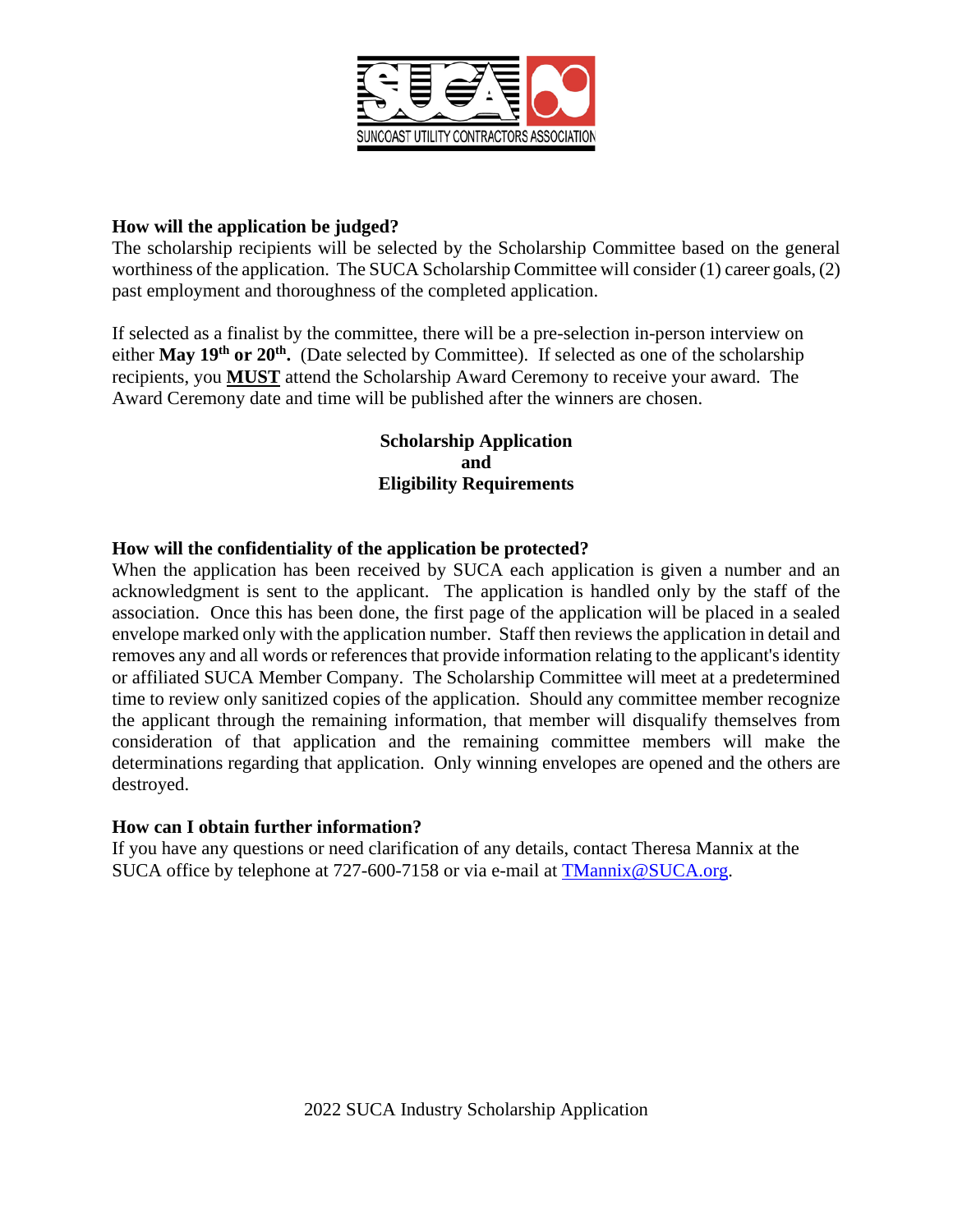

#### **SUCA Industry Scholarship Application**

Page 1

Appl.#: \_\_\_\_\_\_\_\_\_\_ (office use only)

The applicant must complete this form. Sign this sheet and have a parent or guardian approve the application. Answer all questions. If a question does not apply, write "none" in the space provided.

| NAME OF APPLICANT (Please print): ________           |       |                                               |      |  |  |
|------------------------------------------------------|-------|-----------------------------------------------|------|--|--|
|                                                      | First | Middle                                        | Last |  |  |
|                                                      |       |                                               |      |  |  |
|                                                      |       |                                               |      |  |  |
|                                                      |       |                                               |      |  |  |
|                                                      |       |                                               |      |  |  |
|                                                      |       |                                               |      |  |  |
|                                                      |       |                                               |      |  |  |
|                                                      |       |                                               |      |  |  |
| Which parent is an employee of the SUCA member firm? |       |                                               |      |  |  |
|                                                      |       | I certify that the information herein         |      |  |  |
| After the application is                             |       | is complete and accurate to the best          |      |  |  |
| received and acknowledged                            |       | of my knowledge and belief.                   |      |  |  |
| this sheet will be placed                            |       |                                               |      |  |  |
| in a sealed envelope and                             |       |                                               |      |  |  |
| not opened until after                               |       | <b>Signature of Applicant</b>                 |      |  |  |
| the selection has been                               |       |                                               |      |  |  |
| made. The Scholarship                                |       |                                               |      |  |  |
| Committee will not have                              |       | Date                                          |      |  |  |
| any knowledge of this                                |       |                                               |      |  |  |
| information during the                               |       | I approve the submission of this application. |      |  |  |
| selection process.                                   |       |                                               |      |  |  |
|                                                      |       |                                               |      |  |  |
|                                                      |       | Signature of parent or guardian               |      |  |  |
|                                                      |       |                                               |      |  |  |
|                                                      |       |                                               |      |  |  |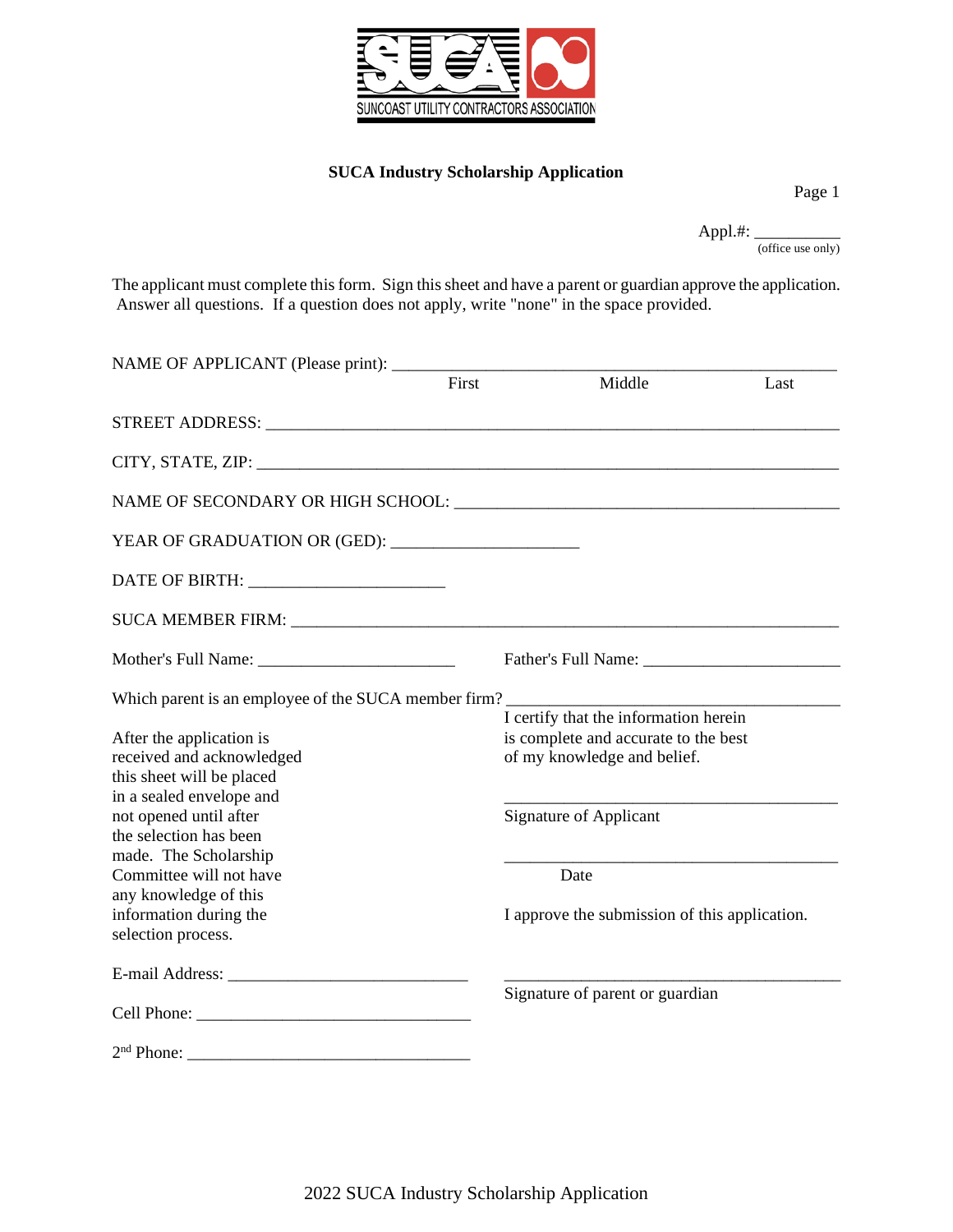

I.

|                                                                                                   | Page 2 |  |  |  |  |  |
|---------------------------------------------------------------------------------------------------|--------|--|--|--|--|--|
|                                                                                                   |        |  |  |  |  |  |
| <b>General Information</b>                                                                        |        |  |  |  |  |  |
|                                                                                                   |        |  |  |  |  |  |
|                                                                                                   |        |  |  |  |  |  |
| Name and address of the school you intend to enroll in for the next academic year:                |        |  |  |  |  |  |
|                                                                                                   |        |  |  |  |  |  |
|                                                                                                   |        |  |  |  |  |  |
|                                                                                                   |        |  |  |  |  |  |
|                                                                                                   |        |  |  |  |  |  |
|                                                                                                   |        |  |  |  |  |  |
|                                                                                                   |        |  |  |  |  |  |
|                                                                                                   |        |  |  |  |  |  |
|                                                                                                   |        |  |  |  |  |  |
|                                                                                                   |        |  |  |  |  |  |
| Describe any other individual or group activities in the community in which you have participated |        |  |  |  |  |  |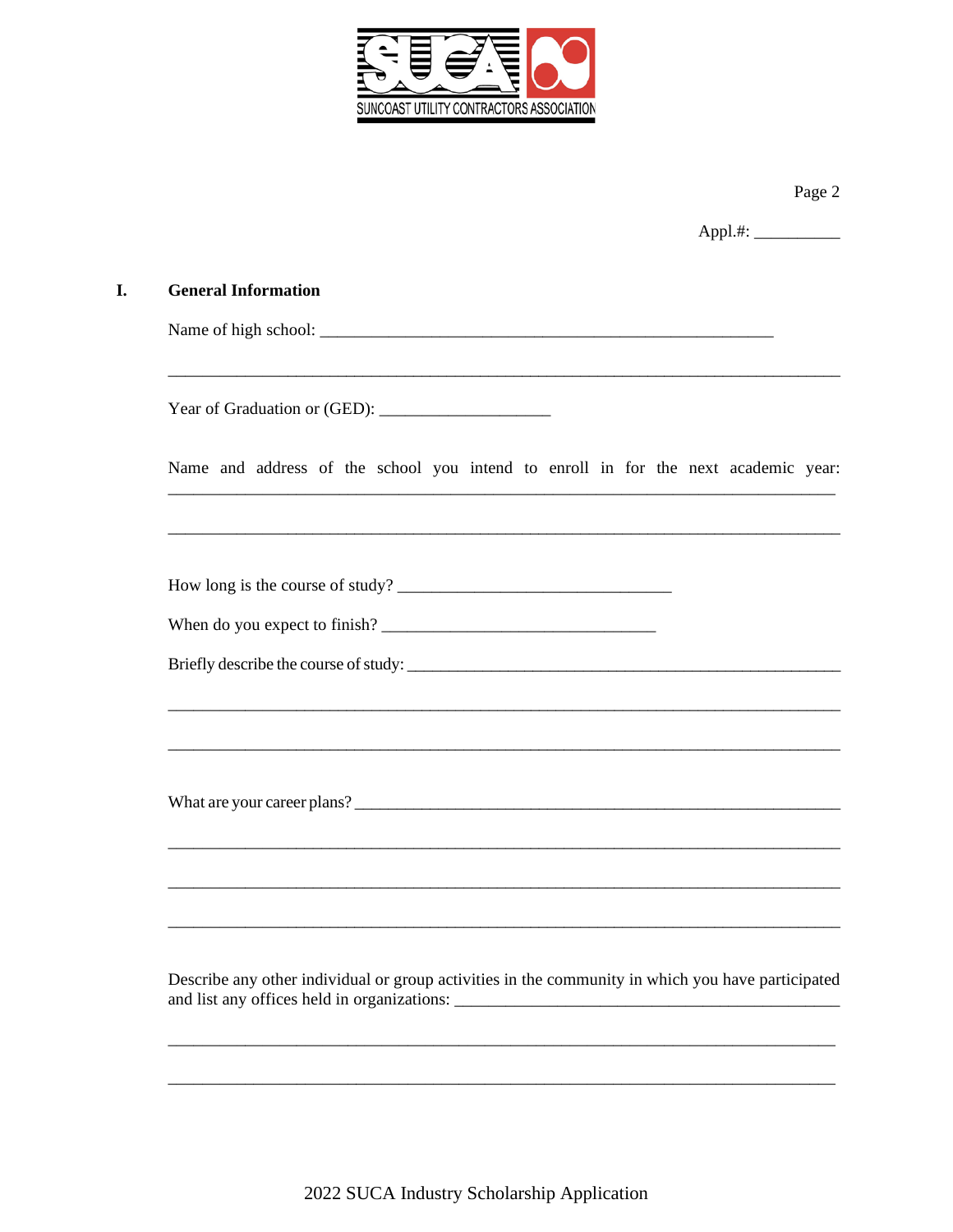

\_\_\_\_\_\_\_\_\_\_\_\_\_\_\_\_\_\_\_\_\_\_\_\_\_\_\_\_\_\_\_\_\_\_\_\_\_\_\_\_\_\_\_\_\_\_\_\_\_\_\_\_\_\_\_\_\_\_\_\_\_\_\_\_\_\_\_\_\_\_\_\_\_\_\_\_\_\_\_\_

\_\_\_\_\_\_\_\_\_\_\_\_\_\_\_\_\_\_\_\_\_\_\_\_\_\_\_\_\_\_\_\_\_\_\_\_\_\_\_\_\_\_\_\_\_\_\_\_\_\_\_\_\_\_\_\_\_\_\_\_\_\_\_\_\_\_\_\_\_\_\_\_\_\_\_\_\_\_\_\_

 $\_$  , and the set of the set of the set of the set of the set of the set of the set of the set of the set of the set of the set of the set of the set of the set of the set of the set of the set of the set of the set of th

\_\_\_\_\_\_\_\_\_\_\_\_\_\_\_\_\_\_\_\_\_\_\_\_\_\_\_\_\_\_\_\_\_\_\_\_\_\_\_\_\_\_\_\_\_\_\_\_\_\_\_\_\_\_\_\_\_\_\_\_\_\_\_\_\_\_\_\_\_\_\_\_\_\_\_\_\_

\_\_\_\_\_\_\_\_\_\_\_\_\_\_\_\_\_\_\_\_\_\_\_\_\_\_\_\_\_\_\_\_\_\_\_\_\_\_\_\_\_\_\_\_\_\_\_\_\_\_\_\_\_\_\_\_\_\_\_\_\_\_\_\_\_\_\_\_\_\_\_\_\_\_\_\_\_

\_\_\_\_\_\_\_\_\_\_\_\_\_\_\_\_\_\_\_\_\_\_\_\_\_\_\_\_\_\_\_\_\_\_\_\_\_\_\_\_\_\_\_\_\_\_\_\_\_\_\_\_\_\_\_\_\_\_\_\_\_\_\_\_\_\_\_\_\_\_\_\_\_\_\_\_\_

\_\_\_\_\_\_\_\_\_\_\_\_\_\_\_\_\_\_\_\_\_\_\_\_\_\_\_\_\_\_\_\_\_\_\_\_\_\_\_\_\_\_\_\_\_\_\_\_\_\_\_\_\_\_\_\_\_\_\_\_\_\_\_\_\_\_\_\_\_\_\_\_\_\_\_\_\_

\_\_\_\_\_\_\_\_\_\_\_\_\_\_\_\_\_\_\_\_\_\_\_\_\_\_\_\_\_\_\_\_\_\_\_\_\_\_\_\_\_\_\_\_\_\_\_\_\_\_\_\_\_\_\_\_\_\_\_\_\_\_\_\_\_\_\_\_\_\_\_\_\_\_\_\_\_\_

\_\_\_\_\_\_\_\_\_\_\_\_\_\_\_\_\_\_\_\_\_\_\_\_\_\_\_\_\_\_\_\_\_\_\_\_\_\_\_\_\_\_\_\_\_\_\_\_\_\_\_\_\_\_\_\_\_\_\_\_\_\_\_\_\_\_\_\_\_\_\_\_\_\_\_\_\_\_

\_\_\_\_\_\_\_\_\_\_\_\_\_\_\_\_\_\_\_\_\_\_\_\_\_\_\_\_\_\_\_\_\_\_\_\_\_\_\_\_\_\_\_\_\_\_\_\_\_\_\_\_\_\_\_\_\_\_\_\_\_\_\_\_\_\_\_\_\_\_\_\_\_\_\_\_\_\_

\_\_\_\_\_\_\_\_\_\_\_\_\_\_\_\_\_\_\_\_\_\_\_\_\_\_\_\_\_\_\_\_\_\_\_\_\_\_\_\_\_\_\_\_\_\_\_\_\_\_\_\_\_\_\_\_\_\_\_\_\_\_\_\_\_\_\_\_\_\_\_\_\_\_\_\_\_\_

\_\_\_\_\_\_\_\_\_\_\_\_\_\_\_\_\_\_\_\_\_\_\_\_\_\_\_\_\_\_\_\_\_\_\_\_\_\_\_\_\_\_\_\_\_\_\_\_\_\_\_\_\_\_\_\_\_\_\_\_\_\_\_\_\_\_\_\_\_\_\_\_\_\_\_\_\_\_

What impact, if any, would this scholarship have on your ability to obtain training?

Share a brief summary about yourself.

- **IV.** We would like your permission to include portions of your application and contact information with member Employers. Your signature below will indicate your approval.
- **V.** If selected as a finalist by the committee, I will do a pre-selection interview.
- **VI.** If selected as a scholarship recipient, I will attend the Scholarship Award Ceremony to receive my award.

\_\_\_\_\_\_\_\_\_\_\_\_\_\_\_\_\_\_\_\_\_\_\_\_\_\_\_\_\_\_\_\_\_\_\_\_\_\_\_ Signature of Applicant